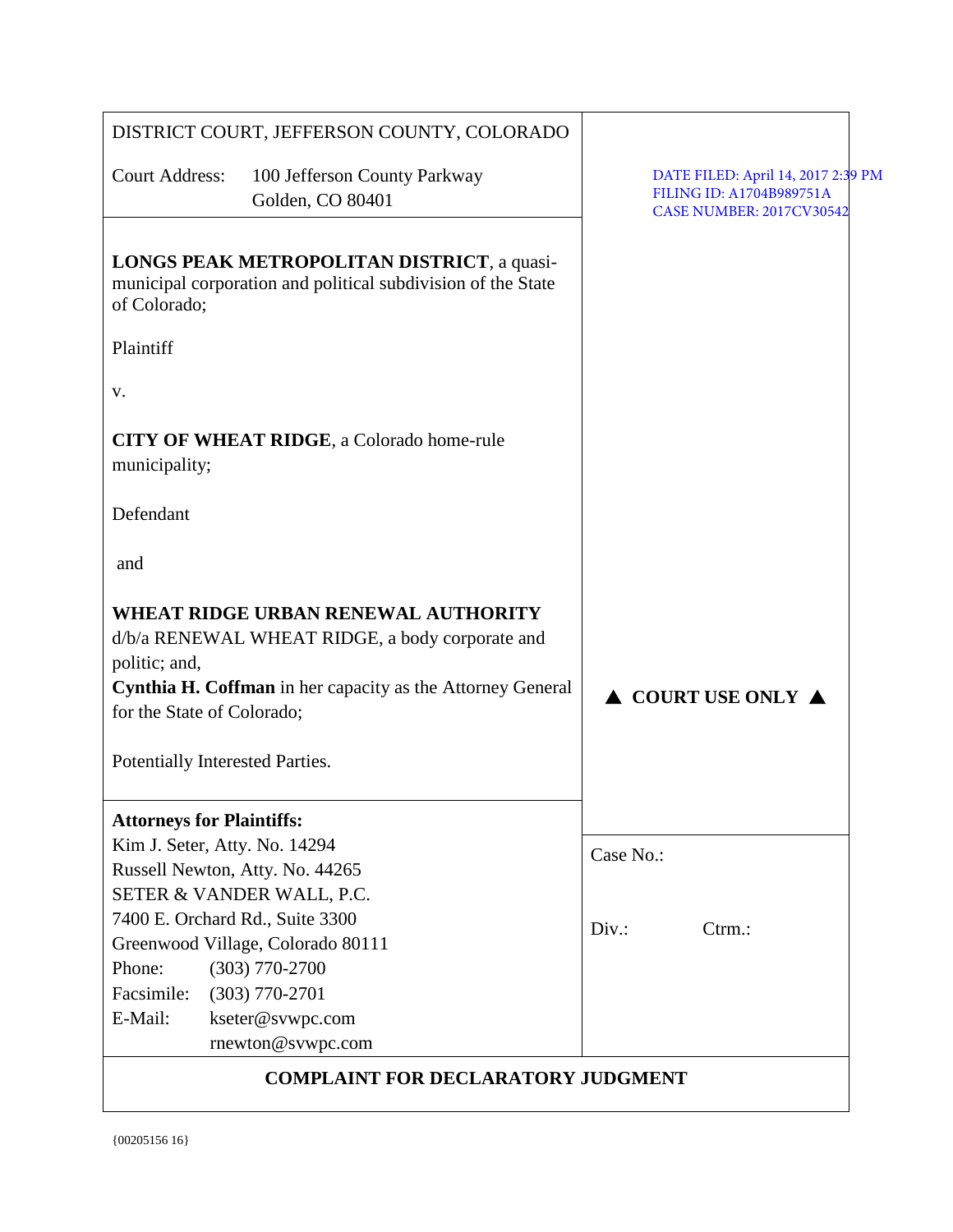Plaintiff, Longs Peak Metropolitan District (the "**District**"), submits this Complaint for Declaratory Judgment pursuant to C.R.S. §§ 13-51-101 *et seq.*, and C.R.C.P. Rule 57.

### **PARTIES, JURISDICTION, AND VENUE**

1. The District is a quasi-municipal corporation and political subdivision of the State of Colorado organized and existing pursuant to the "Special District Act", § 32-1-101, *et seq.*, C.R.S.

2. The City of Wheat Ridge (the "**City**") is a home-rule municipality and political subdivision of the State of Colorado organized and existing under a home-rule charter pursuant to Article XX of the *Constitution of the State of Colorado* ("**Constitution**").

3. The Wheat Ridge Urban Renewal Authority d/b/a Renewal Wheat Ridge (the "**URA**") is a Colorado urban renewal authority and body corporate and politic of the State of Colorado organized and existing pursuant to Colorado's Urban Renewal Law §§ 31-25-101, *et seq.*, C.R.S. (the "**Act**") and Chapter 25, Article II, Section 25-23 of the City of Wheat Ridge City Charter. The URA may claim an interest in this action pursuant to C.R.C.P. Rule 57(3)(j).

4. Cynthia H. Coffman in her capacity as the Attorney General of the State of Colorado may wish to be heard on this matter pursuant to C.R.C.P. Rule 57(3)(j) and § 13-51-115, C.R.S.

5. Jurisdiction and Venue are proper in the District Court of Jefferson County, Colorado under C.R.C.P. 98 because the District, City, and URA are all organized and existing within Jefferson County, Colorado.

## **GENERAL ALLEGATIONS**

6. The Wheat Ridge City Council ("**City Council**") adopted a resolution approving the I-70/Kipling Corridors Urban Renewal Plan (the "**Plan**") in May 2009 as authorized and governed by the Act.

7. The Plan is an urban renewal plan adopted in accordance with and governed by the processes and procedures established by the State Legislature in the Act.

8. The Act authorizes the City Council to adopt the Plan and the URA to undertake projects to prevent and eliminate slums and blight ("**Blight**") within the area described in the Plan (the "**Area**").

9. The Plan states that "a primary method of financing projects within the Area will be through the use of property tax and City Sales Tax increments. The … [URA] shall be authorized to pledge all or any portion of such property tax and City Sales Tax increment revenues for financing public infrastructure that benefits the Area pursuant to one or more Cooperation Agreements." [Plan, p. 54, § 8.5.1] This is referred to as "tax increment financing".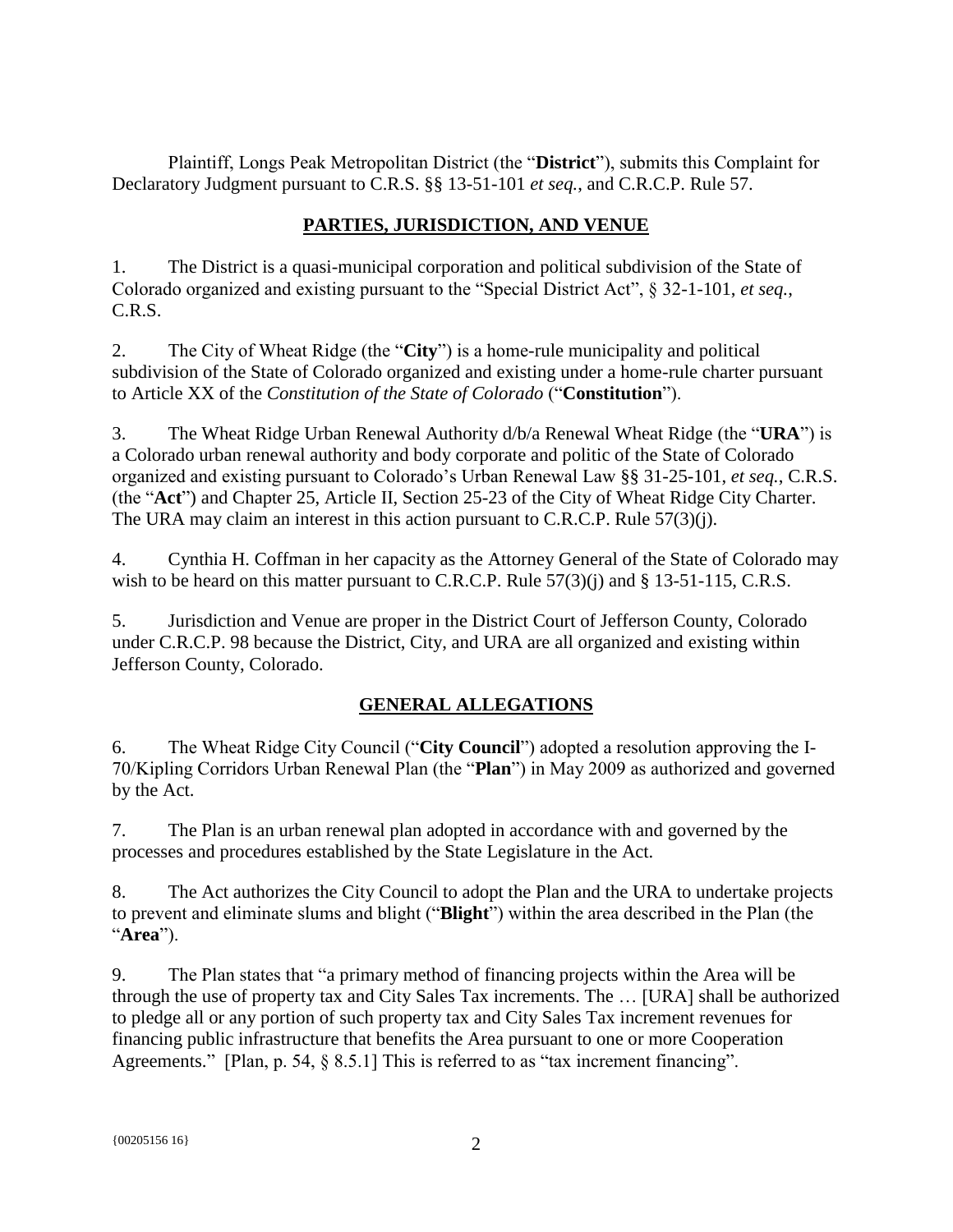10. The Act and Plan provide for the creation of a "Tax Increment Area" within which tax increments will be collected to implement tax increment financing ("**TIF**") within the Plan's Area. An amendment to the Plan creates the "Tax Increment Area." [Plan, p. 54, § 8.5.2]; [Plan, p. 10, § 2]

11. The City Council adopted Resolution 50-2015 on or about December 14, 2015, amending the Plan to create a Tax Increment Area for the entire Plan Area, including but not limited to all property within the District's boundaries (the "**District Property**").

12. The City Council's approval of the Plan amendment to create the Tax Increment Area was authorized and controlled by the Act. The Act limits the URA's collection of tax increments to the Tax Increment Area for a period of twenty-five years from the date of the amendment.

13. The URA has identified a portion of the District Property known as Clear Creek Crossing as a "Potential Development Area" (the "**PDA**") in which it is "authorized to pledge all or any portion of such property tax and City Sales Tax increment revenues for financing public infrastructure that benefits the Area pursuant to one or more Cooperation Agreements" under the Act. [Plan, p. 54, § 8.5.1].

14. The District anticipates issuing bonds ("**Bonds**") secured in part by the District's debt service mill levy to finance the construction of public infrastructure ("**Public Infrastructure**") related to a development project in the PDA.

15. The District requires all of the District's property tax mill levy (including the increment directed to the URA) and additional funds to support Bonds to finance Public Infrastructure that will eliminate and prevent Blight in the PDA.

16. The District's revenue is not sufficient to support Bonds that can finance all of the Public Infrastructure needed in the PDA to eliminate existing Blight and help prevent the occurrence of Blight in the PDA.

17. On July 1, 2016, the District sent a letter to the URA asking it to consider a Cooperation and/or Development Agreement with the District whereby the URA would contribute the portion of the property tax increment that it receives under the Act to the District to finance Public Infrastructure required to eliminate Blight in the PDA, as authorized by the Act.

18. The URA responded to the District's letter on July 20, 2016 stating that it was "certainly interested in learning more about the New Project" in the PDA, but the URA could not commit to a TIF financing arrangement until it was able to "evaluate the New Project in its entirety."

19. On August 16, 2016, the District proposed to the URA two agreements to provide the funding necessary to eliminate Blight in the PDA:

A. The first arrangement proposed a Cooperation Agreement requiring the URA to remit the portion of the District's property tax increment back to the District allowing the District to use all of its property tax mill levy proceeds to support the Bonds to finance Public Infrastructure (the "**Cooperation Agreement**").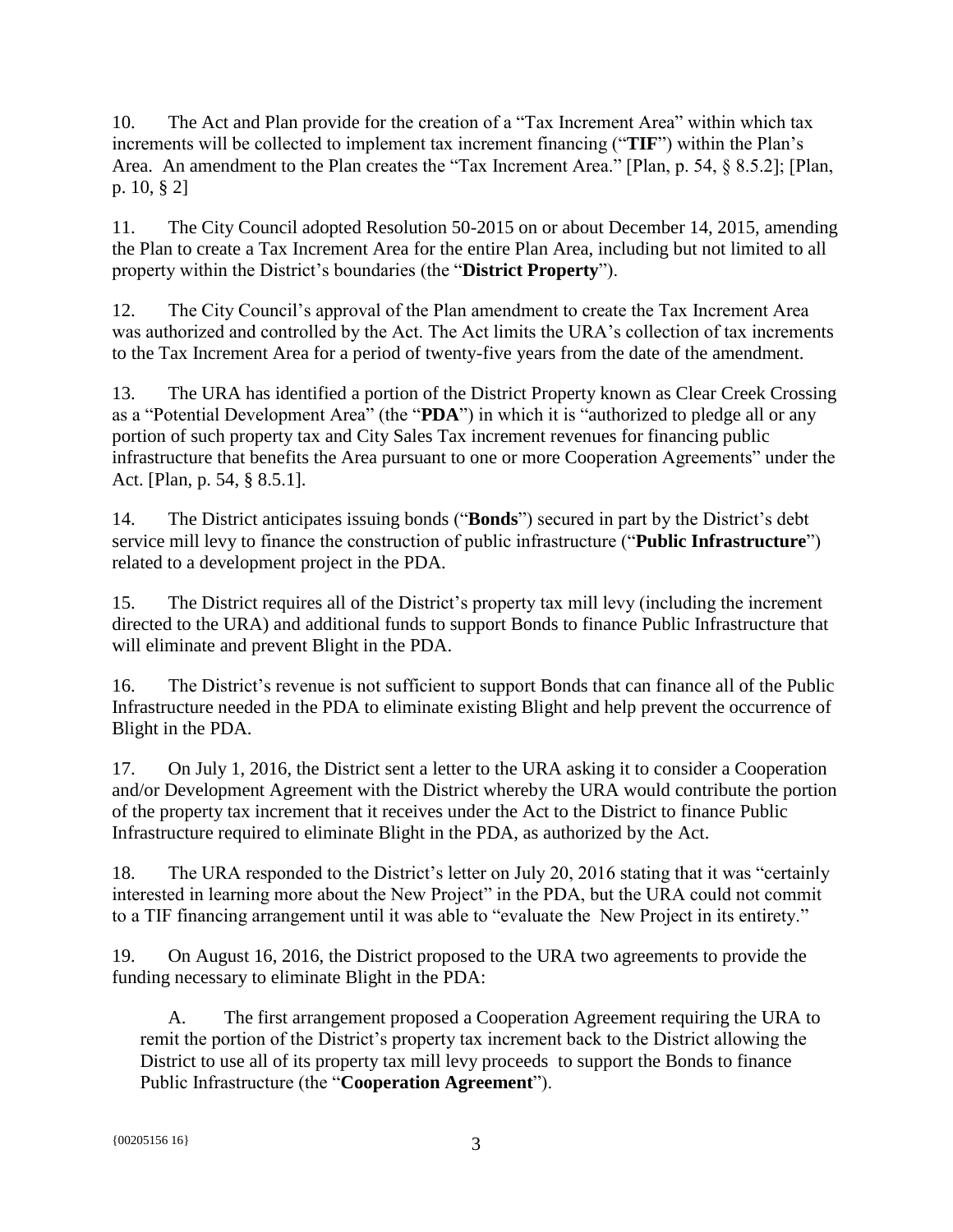B. The second arrangement proposed a development agreement between the URA and District under which the URA would contribute a portion of the property and/or sales tax increments from the Tax Increment Area to the District to provide any additional financing required to construct Public Infrastructure necessary to eliminate Blight in the PDA (the "**Redevelopment Agreement**").

20. The Cooperation Agreement was approved by the URA Board of Commissioners on September 6, 2016 and by the District board of directors on November 14, 2016.

21. The Cooperation Agreement provides that the URA will "remit back to the District that portion of property tax increment generated from the District's property tax mill levy on parcels within the District's Boundaries that is deposited into the special fund of the [URA]".

22. The Cooperation Agreement is a valid and binding agreement made under the Act, Chapter 25, Article II, Section 25-23 of the Wheat Ridge City Charter, and the amended Plan.

23. The payment from the URA under the Cooperation Agreement will likely exceed \$2.5 million over time.

24. The Cooperation Agreement provides that "the District and [URA] … expect to enter into a Redevelopment Agreement… which may provide that the [URA] … will commit to the District a portion of the Urban Renewal Plan's property tax increment area revenues on an annual basis".

25. The Redevelopment Agreement contemplated in the Cooperation Agreement, and any TIF financing arrangement(s) thereunder, will be valid and binding agreements made under the Act, Chapter 25, Article II, Section 25-23 of the Wheat Ridge City Charter, and the amended Plan.

26. Payments from the URA to the District under the Redevelopment Agreement will likely exceed \$2.5 million over time.

27. On Tuesday, November 3, 2015, the City's voters were presented with Ballot Question 300 ("**BQ300**"). BQ300 asked:

"Shall the Wheat Ridge City Charter be amended as follows? Any action by an agency, agent, authority, commission, committee, City Council, department, employee or official of the City of Wheat Ridge, approving or changing a sales or property tax increment financing (TIF), revenue sharing or cost sharing arrangement pursuant to Part 1 of the Colorado Urban Renewal Law[("**TIF Arrangement**")], must be ratified by the Wheat Ridge City Council via a vote on a formal agenda item, at a regularly scheduled business meeting, that is advertised as a hearing. If the value of the said sales or property tax increment financing (TIF), revenue sharing or cost sharing exceeds \$2.5 million, the City Council action of approval must be ratified by the registered electors of the City of Wheat Ridge at a special or regular election. The base amount for voter approval of any sales or property tax increment financing (TIF) will be any financing exceeding \$2.5 million. To account for inflation and/or increased construction costs, every third year after March 1, 2015, the base amount will be increased by 5%. Effective Date: This amendment will take effect and apply to all actions undertaken by an agency, agent, authority,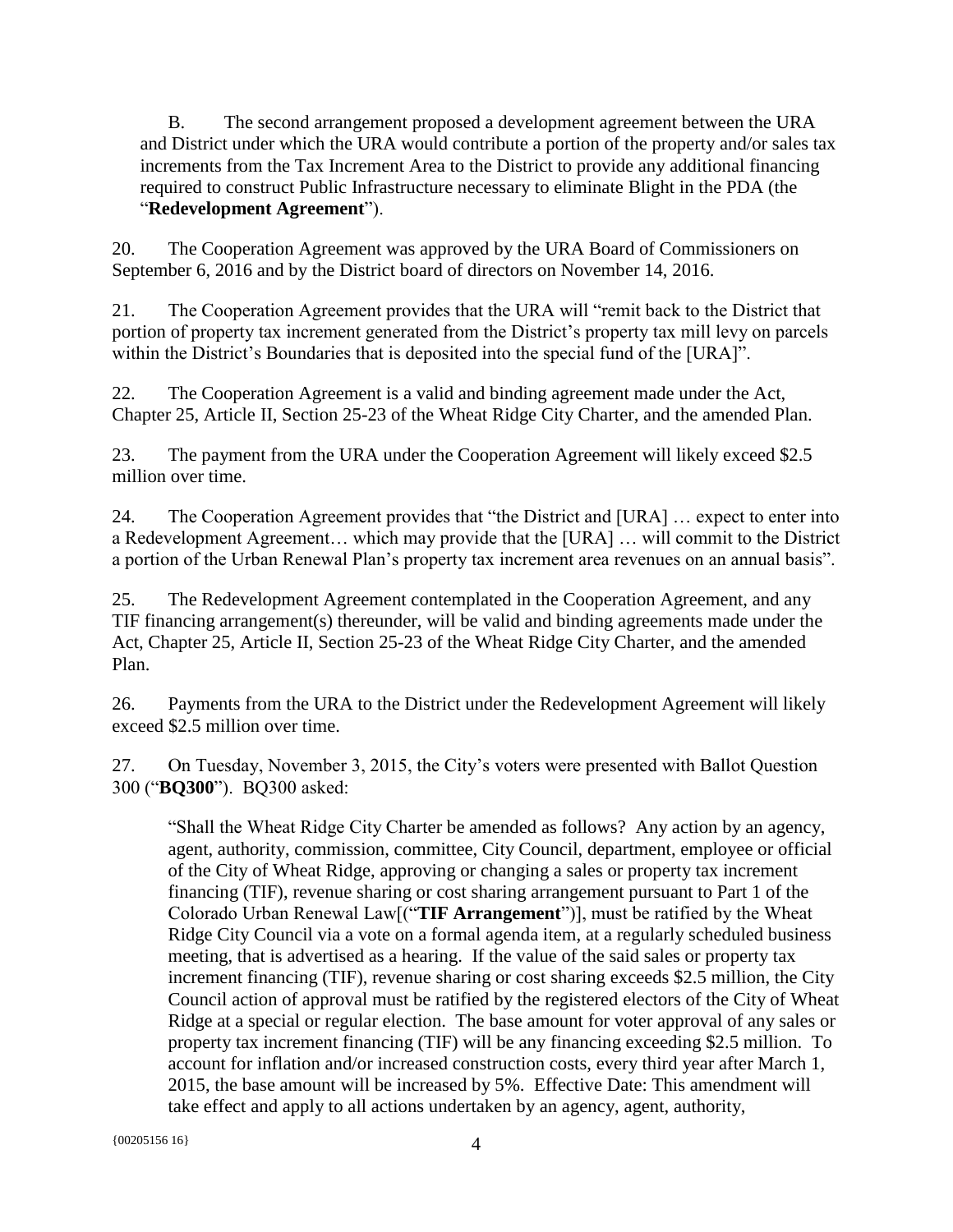commission, committee, City Council, department, employee or Official of the City of Wheat Ridge subsequent to March 1, 2015 and thereafter?"

28. BQ300 passed by a margin of 51.8% "Yes" to 48.1% "No" and was codified by the City Council via Ordinance No. 11-03-2015(1) in Part I, Chapter XII, Section 12.10 of the Wheat Ridge City Charter.

29. The procedures and election required in Part I, Chapter XII, Section 12.10 of the Wheat Ridge City Charter (hereinafter referred to as "**BQ300**") were not contained in nor authorized by the Act.

30. The procedures and requirement for an election contained in BQ300 add substantial burdens and uncertainty to the URA's process of funding Public Infrastructure to eliminate Blight in the PDA in the manner established by the State Legislature in the Act.

31. BQ300 adds additional procedural requirements to the Act's requirements, including the requirement for an election, that can only apply to invalidate the Cooperation Agreement entered into by the URA and the District pursuant to the Act whereby the URA commits to return tax increments received from the District Property to the District, as authorized by the Act.

32. The procedural requirements and requirement for an election added to the Act's requirements by BQ300 can only preclude or invalidate a Redevelopment Agreement to be entered into by the District and the URA whereby the URA commits to the District a portion of the Urban Renewal Plan's property and/or sales tax increment area revenues, as authorized by the Act.

33. The District is a person whose rights, status and other legal relations created by the Act, the Cooperation Agreement and the proposed Redevelopment Agreement are affected by BQ300 (See,  $\S$  13-51-103, C.R.S.), and pursuant to  $\S$  13-51-106, C.R.S., the District is entitled to a declaration of the construction and validity of the Cooperation Agreement and proposed Redevelopment Agreement, and, whether BQ300 is preempted by the Act.

34. An actual case and controversy exists in that the District and the URA have entered into the Cooperation Agreement and anticipate entering into the Redevelopment Agreement, each of which will involve revenue sharing of tax increments in excess of \$2.5 million and which may or may not be precluded or invalidated by the requirements of BQ300.

35. The declarations sought herein will terminate the uncertainty or controversy giving rise to this case.

# **FIRST CLAIM FOR RELIEF**

**(**Declaratory Judgment –The Requirements of BQ300 are Matters of Statewide Concern that are Preempted by Act)

36. The District incorporates the General Allegations set forth above into this First Claim for Relief.

```
\{00205156\ 16\} 5
```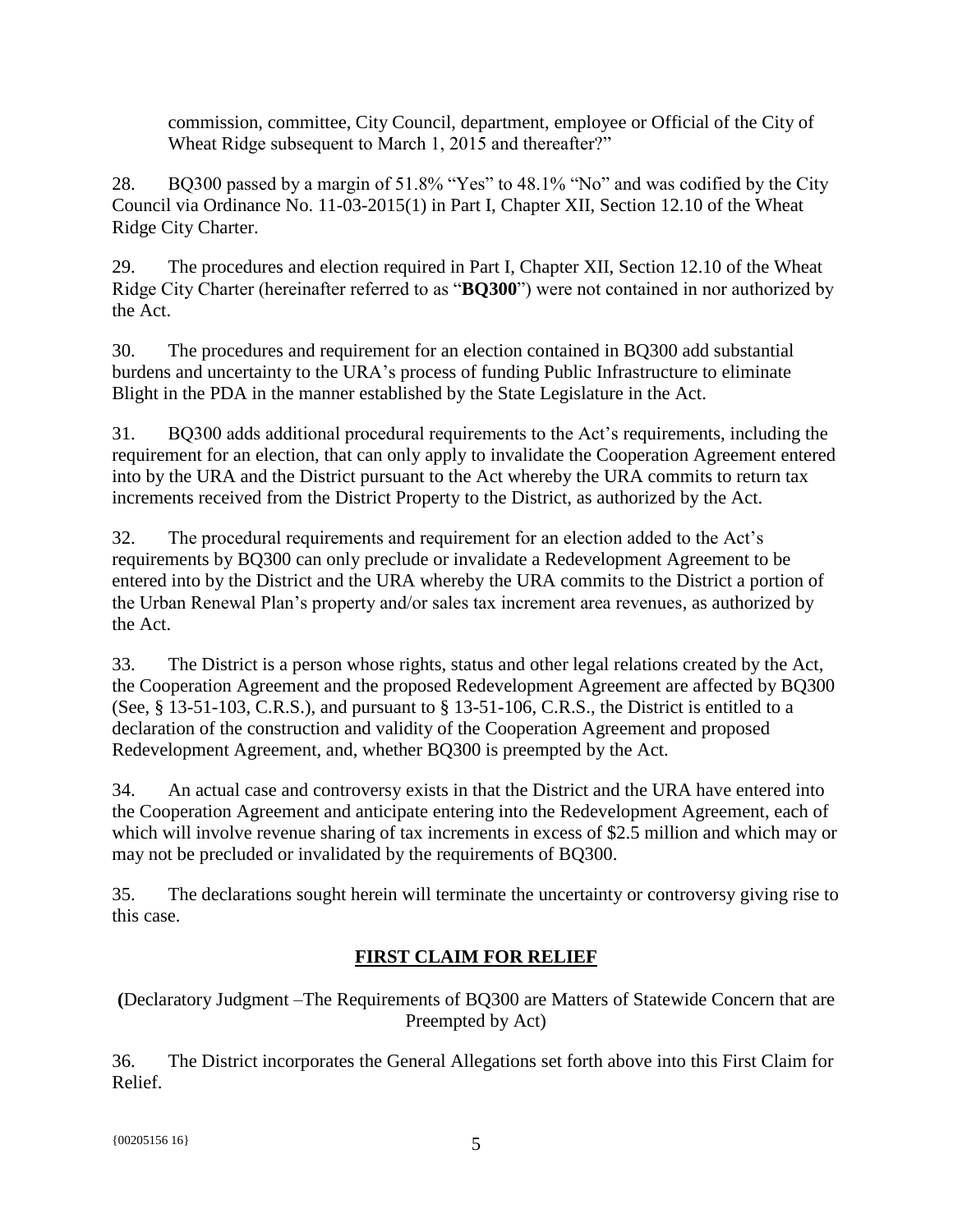37. The State has plenary authority in matters of statewide concern and municipalities may only regulate a matter of statewide concern if the Constitution or statute so authorizes.

38. The Act's procedural requirements, and, the powers and authority delegated by the State to the City and URA through the Act, and the limitations imposed thereon, are matters of statewide concern as demonstrated by the comprehensive nature of the Act and factors for consideration established in the Act:

A. The Act declares the prevention and elimination of slums and blight to be a matter of statewide concern. § 31-25-102, C.R.S.

B. The Act provides that every urban renewal authority has all the powers necessary or convenient under the Act to carry out and effectuate the Act's purposes and provisions, including to carry out urban renewal plans by undertaking "urban renewal projects and making any and all contracts and other instruments which it may deem necessary or convenient to exercise its powers… including… contracts for advances, loans, grants, and contributions". §§ 31-25-105(1), (1)(b), C.R.S.

C. The Act establishes a comprehensive procedural and substantive administrative framework for forming an urban renewal authority and approving and implementing urban renewal plans to effectuate the purpose of preventing and eliminating Blight as a matter of statewide concern. §§ 31-25-104, 107, C.R.S.

D. The Act provides that advances, loans, grants, and contributions can be financed using a TIF Arrangement made pursuant to the Act. §31-25-107(9)(a)(II), C.R.S.

E. The Cooperation Agreement between the District and URA furthers the Plan's goals, effectuates the Act's purposes and provisions, and is authorized by the Act. § 31-25-103(10)(c), C.R.S.

F. The proposed Redevelopment Agreement between the District and URA would be part of a valid urban renewal project to accomplish the Plan's goals, effectuate the Act's purposes and provisions, and is authorized by the Act. § 31-25-103(10)(c), C.R.S.

G. The State has a substantial interest in municipalities' uniform application of the Act's procedural and substantive requirements.

H. The State has a substantial interest in the uniform ability for urban renewal authorities and their governing bodies to exercise the powers and decision-making authority delegated by the State in the Act.

I. BQ300's application will create significant extraterritorial impacts.

J. The State has traditionally established the procedural and substantive requirements for regulating urban renewal authorities and carrying out the prevention and elimination of Blight through the Act and its predecessor legislation.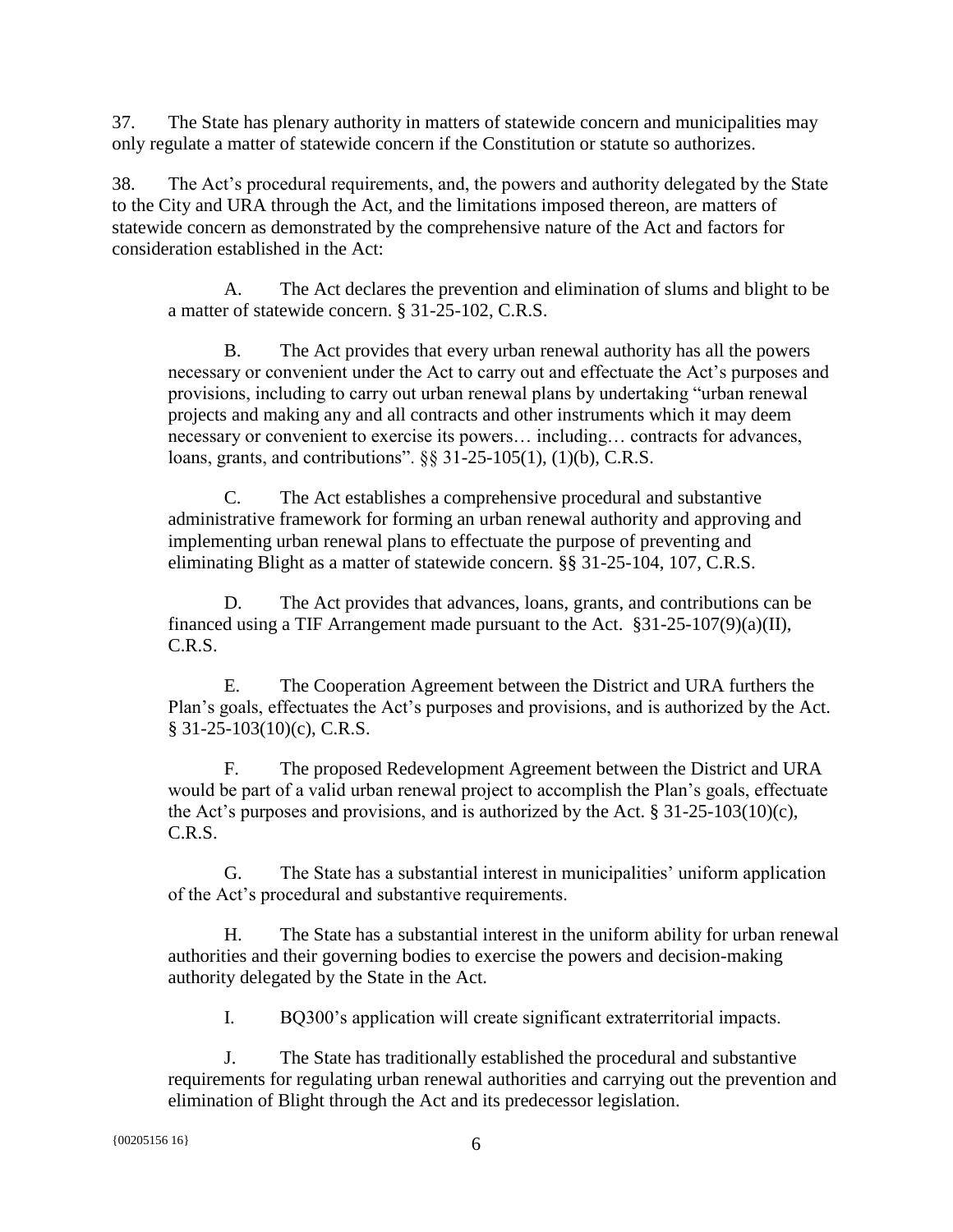K. The State has traditionally established and delegated the powers and decision-making authority for carrying out the Act's purpose.

L. The Constitution does not grant the power to establish the procedural and substantive requirements for regulating urban renewal authorities to either the State or its municipalities.

39. As matters of statewide concern, the General Assembly of the State of Colorado:

A. Intended to occupy the field of setting the procedural and substantive requirements for regulating urban renewal authorities when it adopted the Act; and,

B. Intended to occupy the field when it established and delegated certain powers and decision-making authority to the URA under the Act and not to other entities like the City or its electors.

## 40. Nevertheless, BQ300:

A. Amends and adds to the procedural requirements established by the State in the Act; and,

B. Redistributes the decision-making authority delegated to the URA by the State through the Act to the City and/or its electors.

41. Neither the Constitution, the Act, nor any other State statute delegates to municipalities the authority to adopt legislation that modifies the Act's comprehensive administrative framework or delegation of powers and decision-making authority.

Accordingly, the District is entitled to a declaration that BQ300 is preempted by the Act and does not affect the validity of the Cooperation Agreement or proposed Redevelopment Agreement, including provisions that pledge tax increments collected by the URA under the Act for use by the District for the construction of Public Infrastructure in the PDA, regardless of the amount.

## **ALTERNATIVE SECOND CLAIM FOR RELIEF**

**(**Declaratory Judgment – The Requirements of BQ300 Address Matters of Mixed State and Local Concern that are Preempted by Act)

42. The District incorporates by this reference the General Allegations set forth in paragraphs 1 through 41 above.

43. For matters of mixed state and local concern, a municipality may only enact legislation that coexists with a state statute, and thus, a state statute preempts conflicting local legislation to the extent of the conflict.

44. The matter of establishing the Act's procedural and substantive requirements, the manner in which municipalities carry out the Act's comprehensive administrative framework established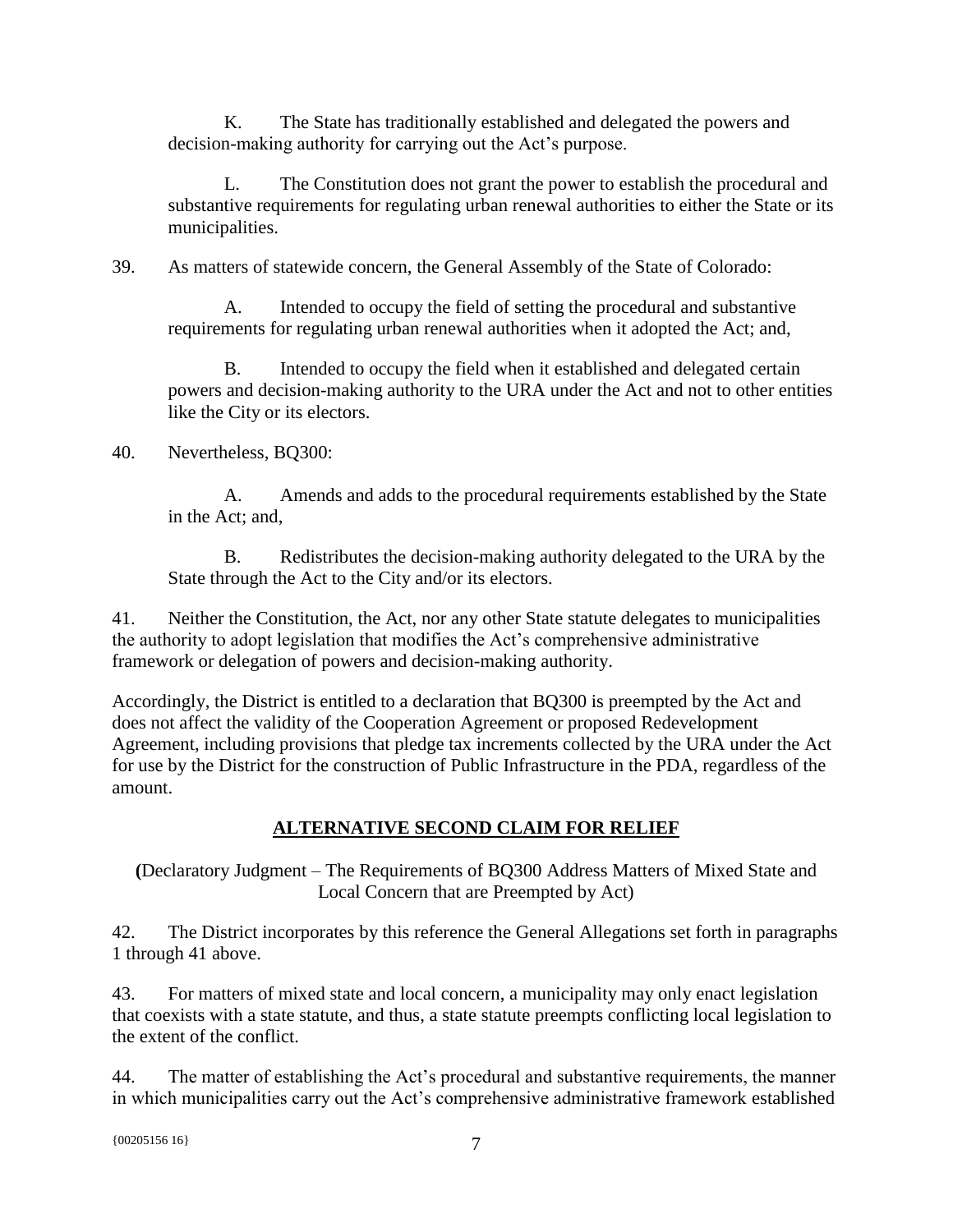by its procedural and substantive requirements, and the free exercise of the powers and decisionmaking authority delegated by the Act are all matters that are, at the very least, mixed state and local concern.

45. In creating the Act's comprehensive administrative framework, the State impliedly intended to forbid municipalities from modifying the Act's procedural and substantive requirements and from modifying or redistributing the powers and decision-making authority delegated by the Act.

46. The State intended to occupy the field of regulating the procedural and substantive requirements necessary to effectuate the Act's purpose.

47. The State intended to occupy the field of regulating the powers and decision-making authority delegated by the Act.

48. The Act preempts BQ300 because the Act impliedly evinces a legislative intent to occupy the field of regulating the Act's procedural and substantive requirements, and, its distribution of powers and decision-making authority.

49. BQ300 authorizes what the Act forbids, thereby creating an operational conflict, because it invades the field the State intended to occupy and modifies the Act's comprehensive administrative framework by requiring one, and in some cases, two additional procedures before an agreement approving or changing a TIF Arrangement made pursuant to the Act becomes valid and binding, and, because it modifies and redistributes the powers and decision-making authority established and delegated by the Act.

50. The Act vests decision-making authority to enter into contracts approving or changing TIF Arrangements with urban renewal authorities.

51. BQ300 does not give legal effect to a URA contract approving or changing a TIF Arrangement even if the contract is valid and binding under the Act.

52. BQ300 vests the ultimate decision-making authority to enter into contracts approving or changing a TIF Arrangement with the City Council, and in some cases, the City's registered electors.

53. BQ300 forbids what the Act authorizes, thereby creating an operational conflict, because:

A. It forbids an otherwise valid and binding TIF Arrangement under the Act from being effective without further ratification; and,

B. It strips the URA of its statutorily delegated authority to enter into valid and binding agreements containing TIF Arrangements and redistributes that authority to the City Council, and in some cases, the City's registered electors.

54. The operational conflict created by BQ300 materially impedes and can only be applied to prevent the URA's furtherance of the State's interests via the Act, including protecting the health and welfare of its citizens through preventing and eliminating Blight.